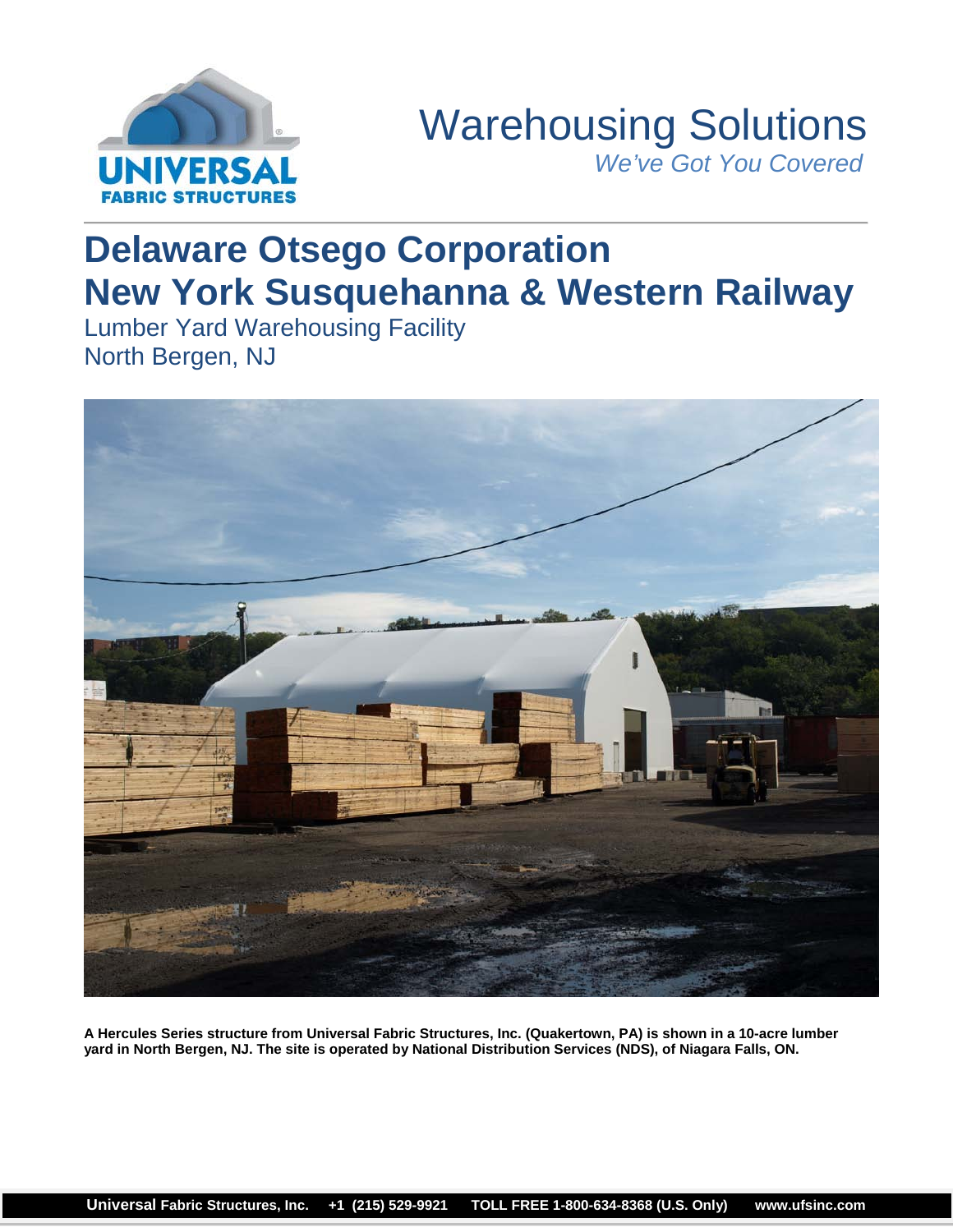

**The Hercules style structure used at the NYSW lumber yard has ample space to house lumber, while still providing room for forklifts to maneuver.**

"The structural frame is heavier than the Cover-All buildings we previously purchased… That is one well-built structure."

Dick Hensel, VP Engineering New York, Susquehanna and Western Railway (NYSW)

### **Background**

Delaware Otsego Corporation needed another building to store and protect valuable lumber.

## **Scope of Work**

Universal Fabric Structures, Inc. offered a 70' Wide x 80' Long Hercules Series building to fulfill their needs.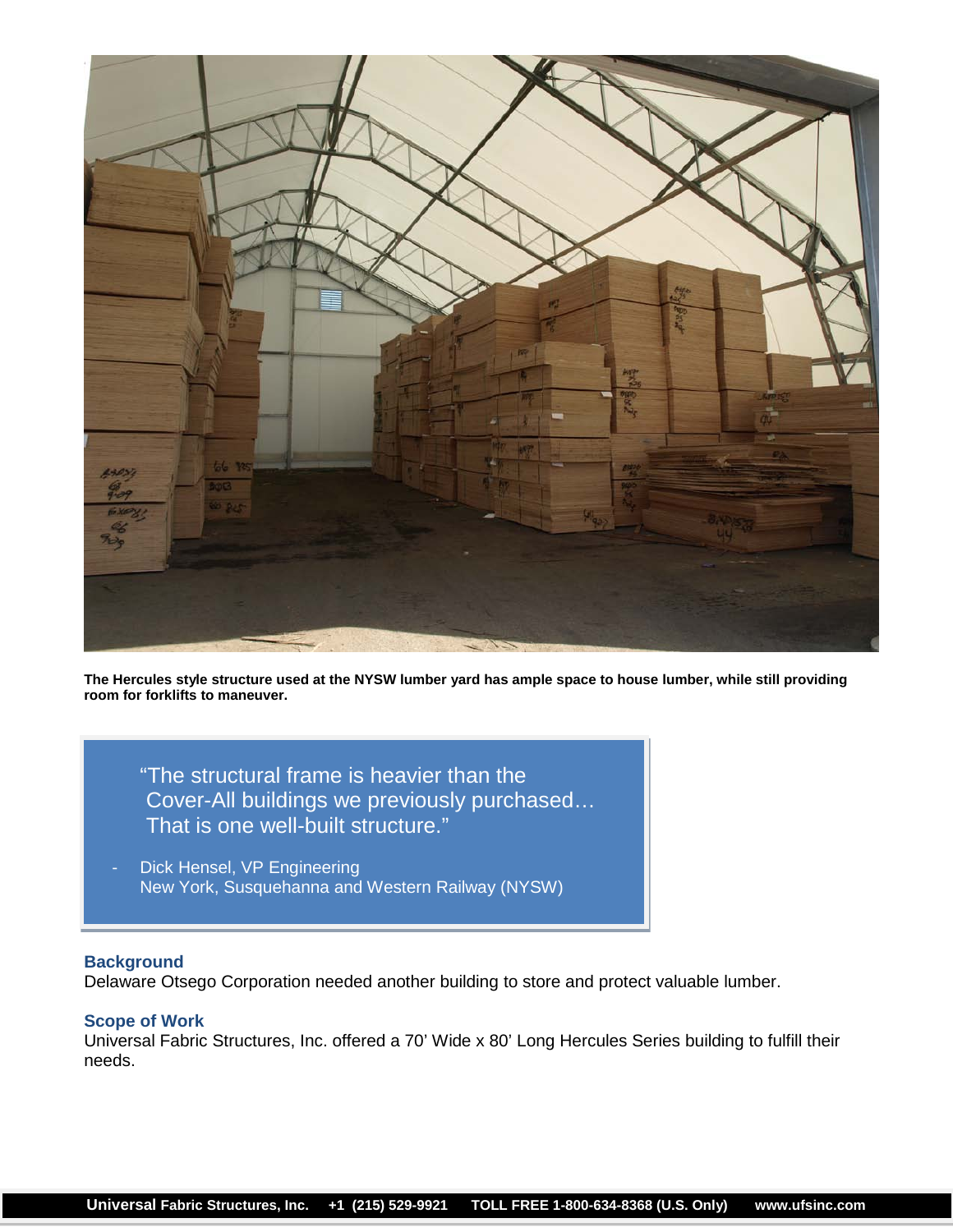### **Solution**

Delaware Otsego Corporation, an American railway holding company which owns the subsidiary New York, Susquehanna and Western Railway (NYSW), placed an order for a building to be located at their North Bergen, NJ lumber yard to house and protect quality lumber from the elements.

NYSW needed to find a quality fabric building manufacturer that could fulfill the order quickly. Once they contacted Universal Fabric Structures (UFS) they knew they had found the solution. The contract was awarded based on Universal's available inventory, proven track record and more robust frame than those previously purchased through the now defunct Cover-All Building Systems. Universal Fabric Structures (Quakertown, PA) has been providing quality fabric building solutions since 1983 and has a proven track record of excellence in various types of applications. "The structural frame is heavier than the Cover-All buildings we previously purchased", states Dick Hensel, Vice President of Engineering for NYSW. "That is one well-built structure."

For this particular project a Hercules building was chosen. The Hercules, part of UFS' series of steel truss structures, was designed using 22 oz. white, PVC coated fabric from Ferrari Textiles. The building was designed to handle unbalanced snow load of 30 pounds per square foot (psf) and is able to meet IBC 2006 wind loads of 102 mph, exposure C.



**View from the North Bergen, NJ lumber yard entrance. Two of the original Coverall buildings are seen on the right with the new Hercules from Universal Fabric Structures on the left.**